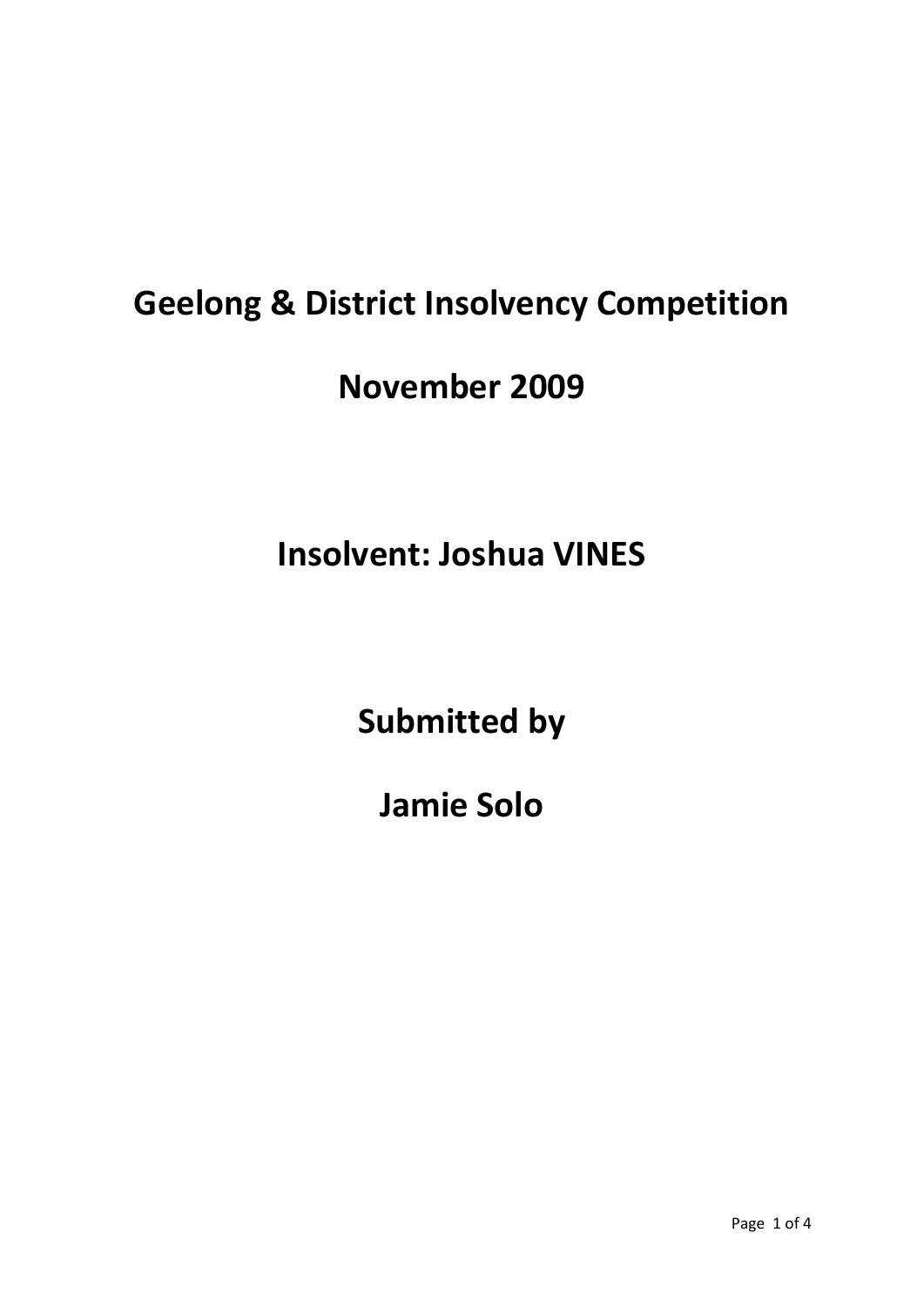## **Joshua Vines – 1, 2 or 3?**

In trying to understand the life of a man named Joshua Vines, I have benefited from the availability of Insolvency records from the Geelong region.

I believe the Joshua I am interested in came to Melbourne in 1852 as an 18 year old, after having grown up around what are now the inner London suburbs of Lambeth, Stepney and Hammersmith.

This Joshua's father, mother and most of his siblings followed him to Melbourne in 1855, with three generations of the family staying close to Melbourne and Geelong over the next one hundred years.

Joshua Vines has come to my attention because of an interest I have in anything to do with the township of Ocean Grove.

A Joshua Vines bought land between The Parade and The Avenue, near Presidents Avenue at Ocean Grove in 1890. A publication called *Historic Ocean Grove: a walking tour, volume one*, page 15 suggests that the land was used as a Livery Stable by the Western Stage Company. This company was at times owned or operated by a Joshua Vines and was later associated with Cobb & Co. Built just across the road from the newly constructed Ocean Grove Coffee Palace, it would be vitally important infrastructure for the transportation of visitors to and from this developing tourist resort.

Vines is not a common name, but my search is confused by there being three Joshua Vines in three generations of the one family. Joshua (1) [1796-1876], Joshua (2) [1834-1906] and Joshua (3) [1864‐1927]. At least Joshua (3) had a middle name – he was Joshua Edward Vines, and Joshua (1) having died in 1876, was not the Joshua buying land at Ocean Grove in 1890. It is before 1876 that the lives of the first two Joshua's need untangling.

Two events that need to be understood are the insolvencies of Joshua Vines in 1857 and 1897‐1899. The court documents could help resolve the question of which Joshua became insolvent and give us more information on these men's lives. With the chronology of the three Joshua's in mind, a rough guess would be that Joshua (1) was responsible for the 1857 case and possibly Joshua (2) for 1897‐1899. By reading the Insolvency records I can correct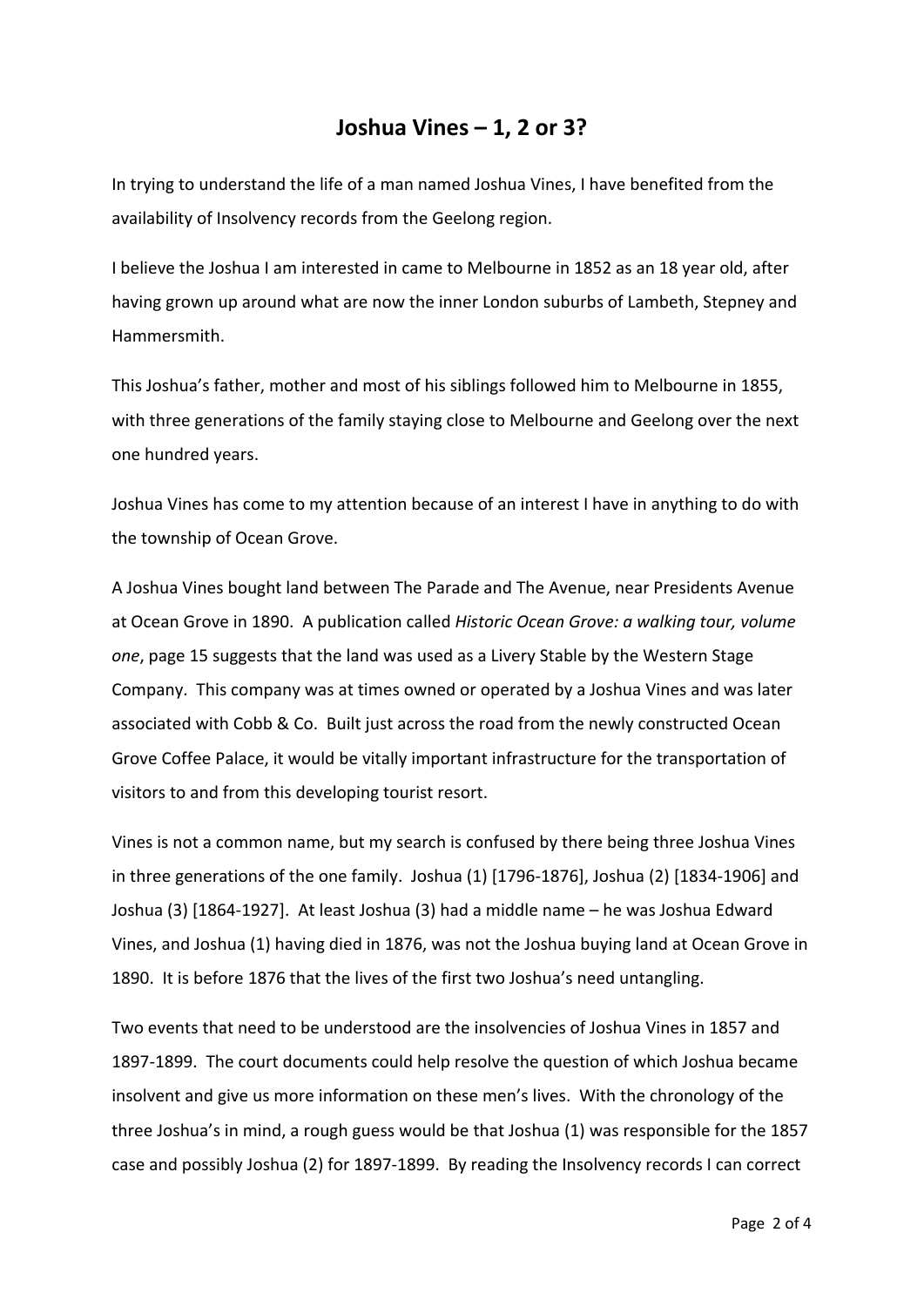these misconceptions brought about by age stereotyping. History benefits from these records because the defendant gets to tell their own story about the lead up to insolvency.

On reading these records I immediately know it was Joshua (2) and not Joshua (1) involved in the 1857 case. Working as a gold broker at Creswick's Creek, a clerk he had employed to help him ran off with the money he had to buy gold. In an effort to transfer some of the blame for this incident, Joshua reveals that he had been underage when it occurred; therefore suggesting his employers had been negligent in putting him in charge of the money. With the information that he turned 21 on 2<sup>nd</sup> September 1855, we can assume this is Joshua (2) born in 1834. He also states in 1857 that he is a gold broker and coach proprietor.

The Joshua of the 1897-1899 insolvency is not quite as clear because a birth date / age is not given but I believe it is Joshua (2) as well. One of the pages is signed by Joshua, so it is not Joshua (1) who died in 1876. In the documentation for this case, Joshua Vines is said to reside at 'Latiner' Skene Street, Newtown. The Wise directories of that time list – Joshua Vines, manager, Cobb & Co, Malop Street, Geelong; and J E Vines, manager, Mt Noorat Station, Noorat. So once again the individual we are trying to identify is involved in coaching, as Joshua (2) was. Another clue comes from the PROV's probate records, in Joshua (2)'s will. His executor is his son Joshua Edward Vines of Terang, station manager. Mt Noorat is an area near Terang and the Joshua of the will is of Ballarat, but formerly of Geelong, coach proprietor. So I believe Joshua (2) coach proprietor is the insolvent and his son Joshua (3) is running an agricultural business at Terang.

So with a much greater knowledge of the three Joshua's and their activities, I can look forward to gaining a greater understanding of this family in the future – what an interesting story it could be. Joshua (3) had an article on himself in *The Cyclopedia of Victoria*, vol II, p. 465, which states that he was in "Ballarat at the time of the riots in the camp". Later he is said to have conducted the Duke of York and Royal Party on a coach tour through Western Victoria but it is an article in the *Argus* 26<sup>th</sup> June 1890, p. 7 that I am most interesting in. It tells of a drunken F P Williams regaling people with the stories of his success as a con man in New Zealand, the United States, and going back to Joshua Vines at Creswick.